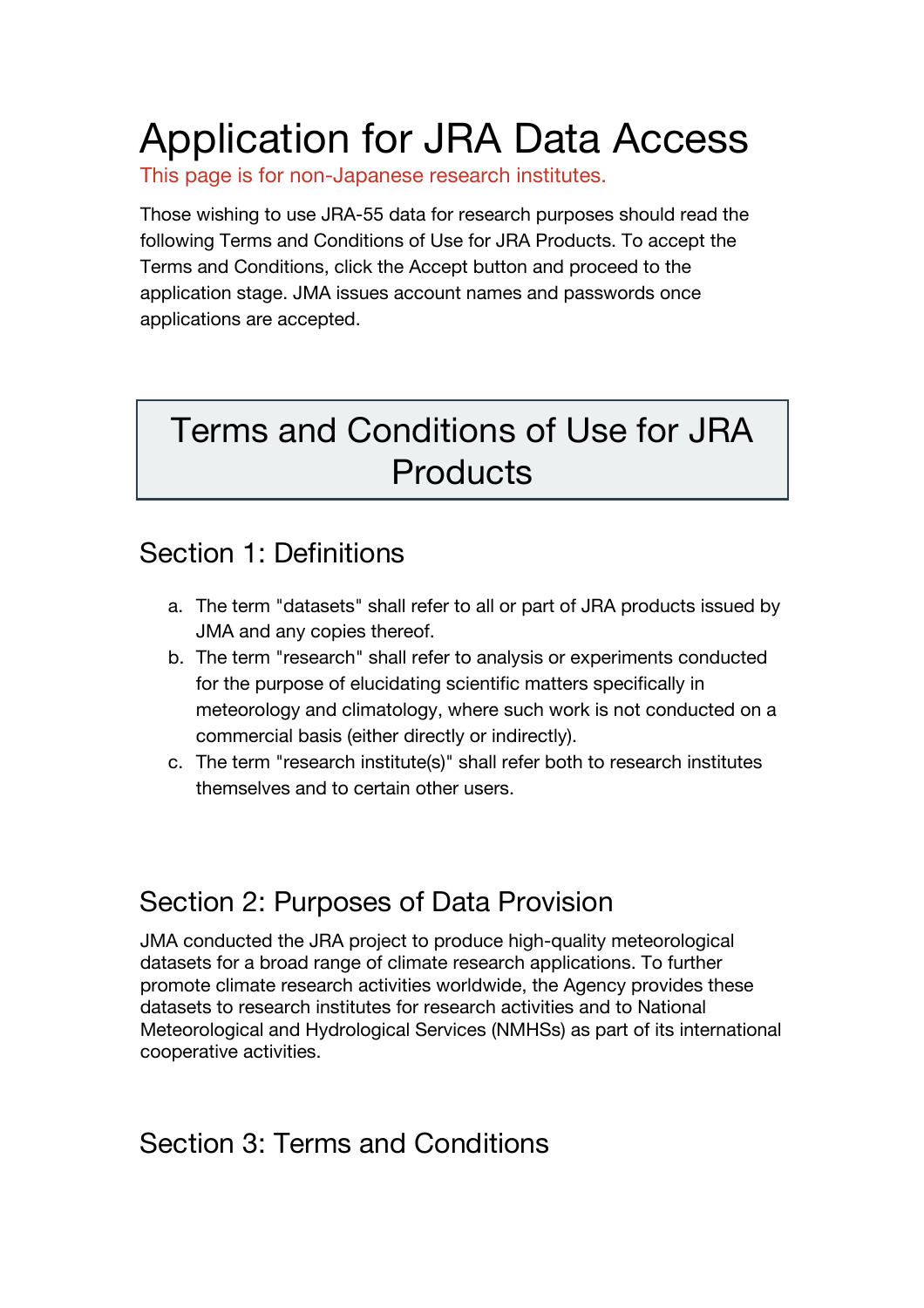JMA provides datasets under the following terms and conditions:

- a. Conditions of use
	- 1. Individual users must register their name, affiliation, email address and purpose of use with JMA before access to datasets will be permitted.
	- 2. Individual users should not redistribute datasets to any third party without JMA's prior consent. The use of datasets for commercial purposes is also prohibited.
	- 3. The source of the datasets should be duly acknowledged in scientific and technical papers, publications, press releases and other communications involving the data.

Example for JRA-55:

```
The dataset used for this study is provided from the 
Japanese 55-year Reanalysis (JRA-55) project carried 
out by the Japan Meteorological Agency (JMA).
```
4. Individual users should provide JMA with a copy of their scientific or technical papers, publications, press releases or other communications involving the data.



b. Disclaimer

Although JMA has taken the utmost care in creating the datasets, it assumes no responsibility regarding their reliability. JMA is not responsible for any damage that may result from their use.

c. Intellectual property